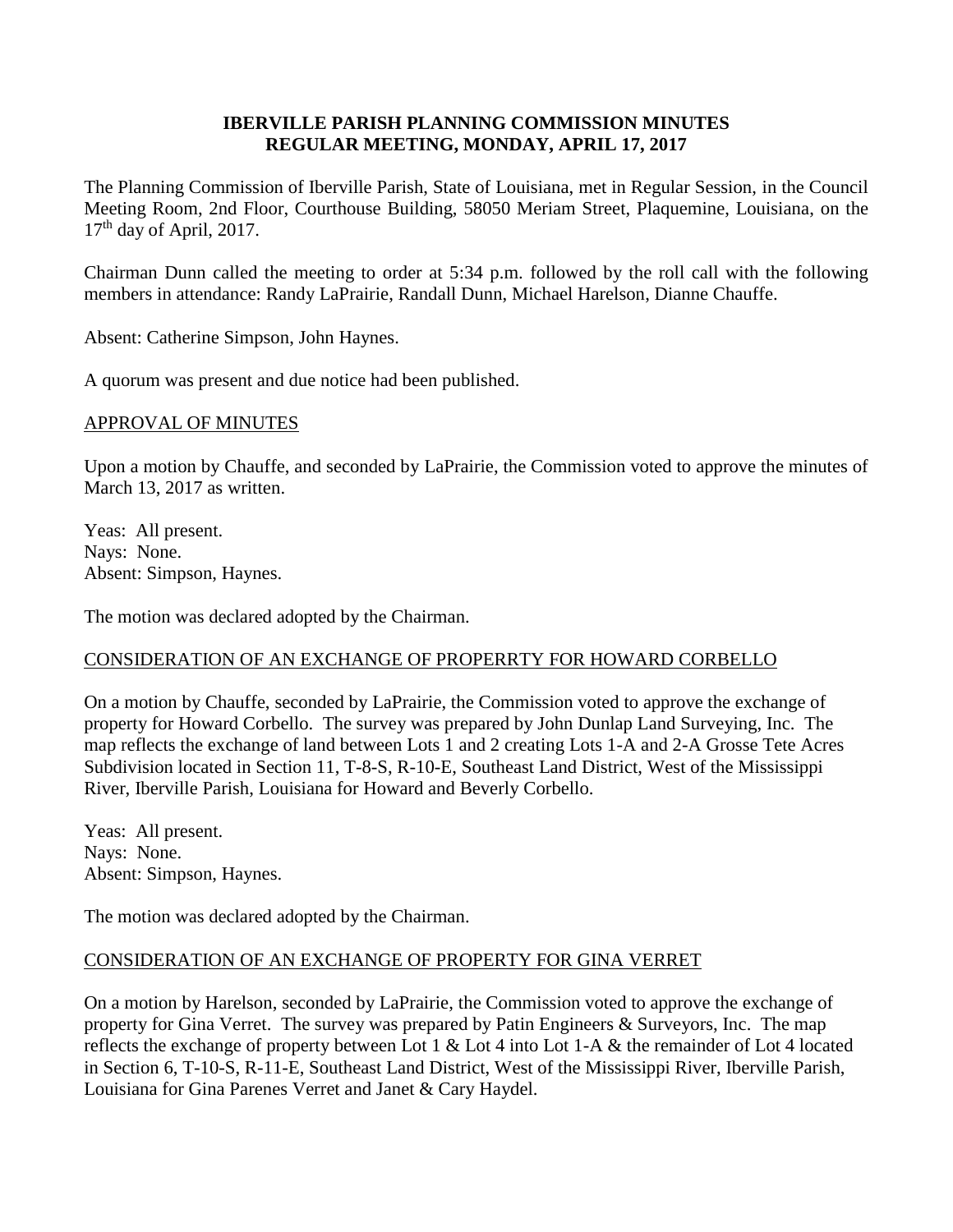Yeas: All present. Nays: None. Absent: Simpson, Haynes.

The motion was declared adopted by the Chairman.

#### CONSIDERATION OF RE-SUBDIVISION FOR FREIDA HENRY / KEVIN ARDOIN

On a motion by Chauffe, seconded by LaPrairie, the Commission voted to approve the re-subdivision contingent the correction of the nomenclature of Lot 2 in the map title, gray out Lot 2, add the house pag note, and the addition of the vicinity scale. The survey was prepared by John Dunlap Land Surveying, Inc. The map reflects the exchange of land between Lots 1 and 2 creating Lots 1-A and 2-A Grosse Tete Acres Subdivision located in Section 11, T-8-S, R-10-E, Southeast Land District, West of the Mississippi River, Iberville Parish, Louisiana for Freida Henry and Kevin Ardoin.

Yeas: All present. Nays: None. Absent: Simpson, Haynes.

The motion was declared adopted by the Chairman.

Commissioner Simpson is now present.

### CONSIDERATION OF RE-SUBDIVISION FOR CRYSTAL COUPEL

On a motion by Harelson, seconded by Dunn, the Commission voted to approve the re-subdivision for Crystal Coupel pending all signatures from all parties of R-8, R-9, R-10, R-11, R-12, R-13, and R-14 on the servitude agreement that is to be submitted to Parish Engineer, Jesse Thompson prior to approval. The survey was prepared by John Dunlap Land Surveying, Inc. The map reflects the re-subdivision of Lots R-4, R-8, R-9, R-10, R-11, R-12, R-13, R-14, and R-15 located in Section 25, T-11-S, R-11-E, Southeast Land District, West of the Mississippi River, Iberville Parish, Louisiana for Crystal Coupel.

Yeas: All present. Nays: None. Absent: Haynes.

The motion was declared adopted by the Chairman.

### CONSIDERATION OF RE-SUBDIVISION FOR JOHN ANGELLOZ

On a motion by Simpson, seconded by Chauffe, the Commission voted to approve the re-subdivision subject to indicating the servitude, the 4 original lots, and that the lots are displayed on the survey map and meet the lot count note today, and rotate the north arrow on the map. The survey was prepared by John Dunlap Land Surveying, Inc. The map reflects the re-subdivision of a portion of Lots R-3 and R-7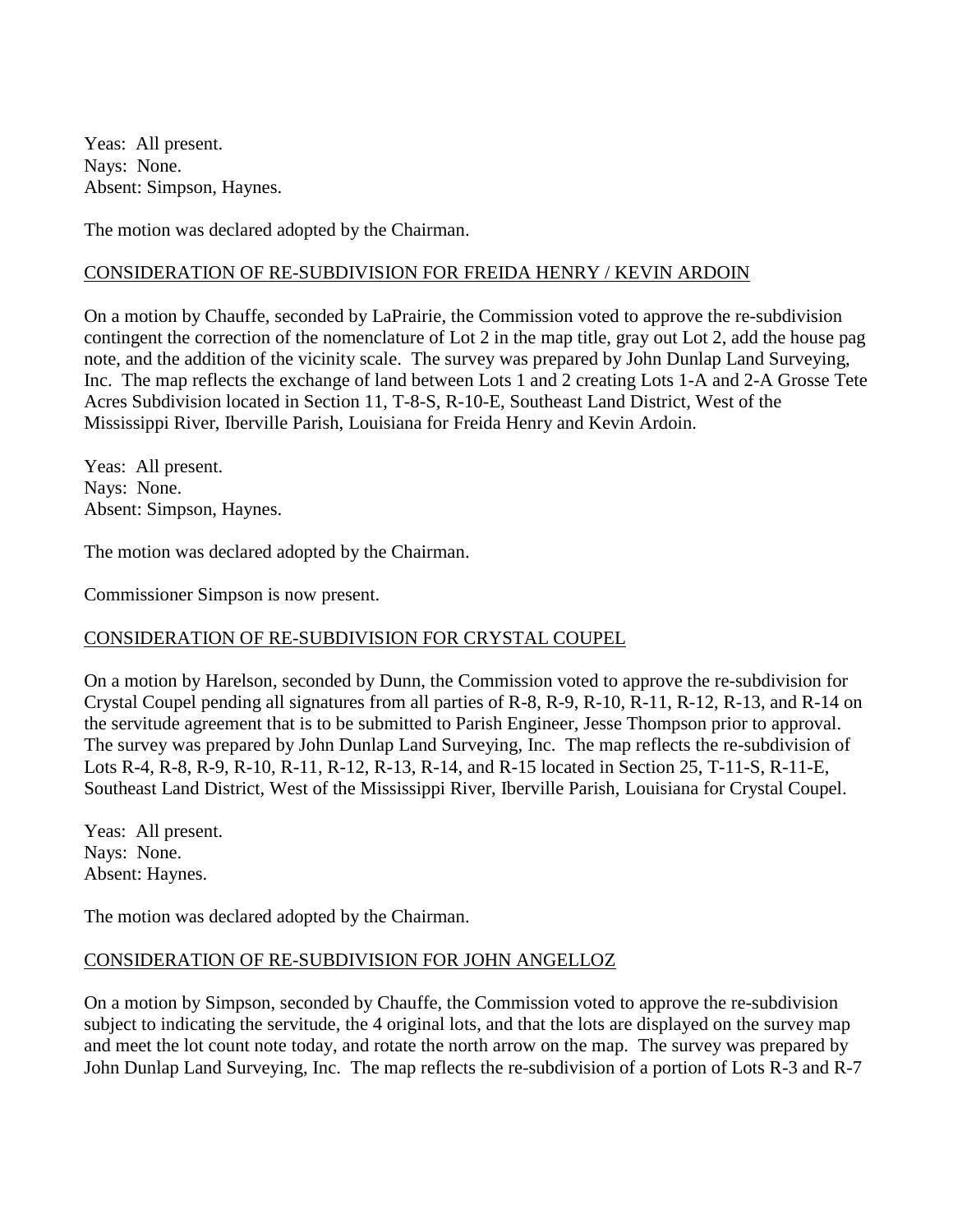into Lots R-3-A, R-3-B, R-7-A located in Section 25, T-11-S, R-11-E, Southeast Land District, West of the Mississippi River, Iberville Parish, Louisiana for John Angelloz.

Yeas: All present. Nays: None. Absent: Haynes.

The motion was declared adopted by the Chairman.

Chairman Dunn has left the meeting. Commissioner Simpson will now run the meeting.

## CONSIDERATION OF RE-SUBDIVISION FOR JEFF WILLE

On a motion by Harelson, seconded by LaPrairie, the Commission voted to approve the re-subdivision for Jeff Wille. The survey was prepared by John Dunlap Land Surveying, Inc. The map reflects the resubdivision of Lot 1, 3, and 9 into Lots 9-A, 9-B, and 9-C located in Section 24, and 40, T-9-S, R-12-E, Southeast Land District, West of the Mississippi River, Iberville Parish, Louisiana for Jeff Wille.

Yeas: All present. Nays: None. Absent: Dunn, Haynes.

The motion was declared adopted by the Chairman.

# CONSIDERATION OF RE-SUBDIVISION FOR LORETTA WHITE

On a motion by Harelson, seconded by Chauffe, the Commission voted to approve the re-subdivision subject to changing the northern boundary to 50 feet and the lot now fronts LA Hwy 75 not Sidney Street. The survey was prepared by John Dunlap Land Surveying, Inc. The map reflects the resubdivision of Lot B-1-B-1 into Lot B-1-B-1-A and Lot B-1-B-1-B located in Section 5, T-9-S, R-1-W, Southeastern Land District, West of the Mississippi River, Iberville Parish, Louisiana for Walter Allen and Loretta White.

Yeas: All present. Nays: None. Absent: Dunn, Haynes.

The motion was declared adopted by the Chairman.

# CONSIDERATION OF RE-SUBDIVISION FOR HEBERT 6 WC, LLC

On a motion by Simpson, seconded by LaPrairie, the Commission voted to motion subject to verification or adjustment of the north property line of the two newly created lots so that the remaining eastern and western portions of the original large tract remain contiguous and add vicinity map and engineer's technical comments.